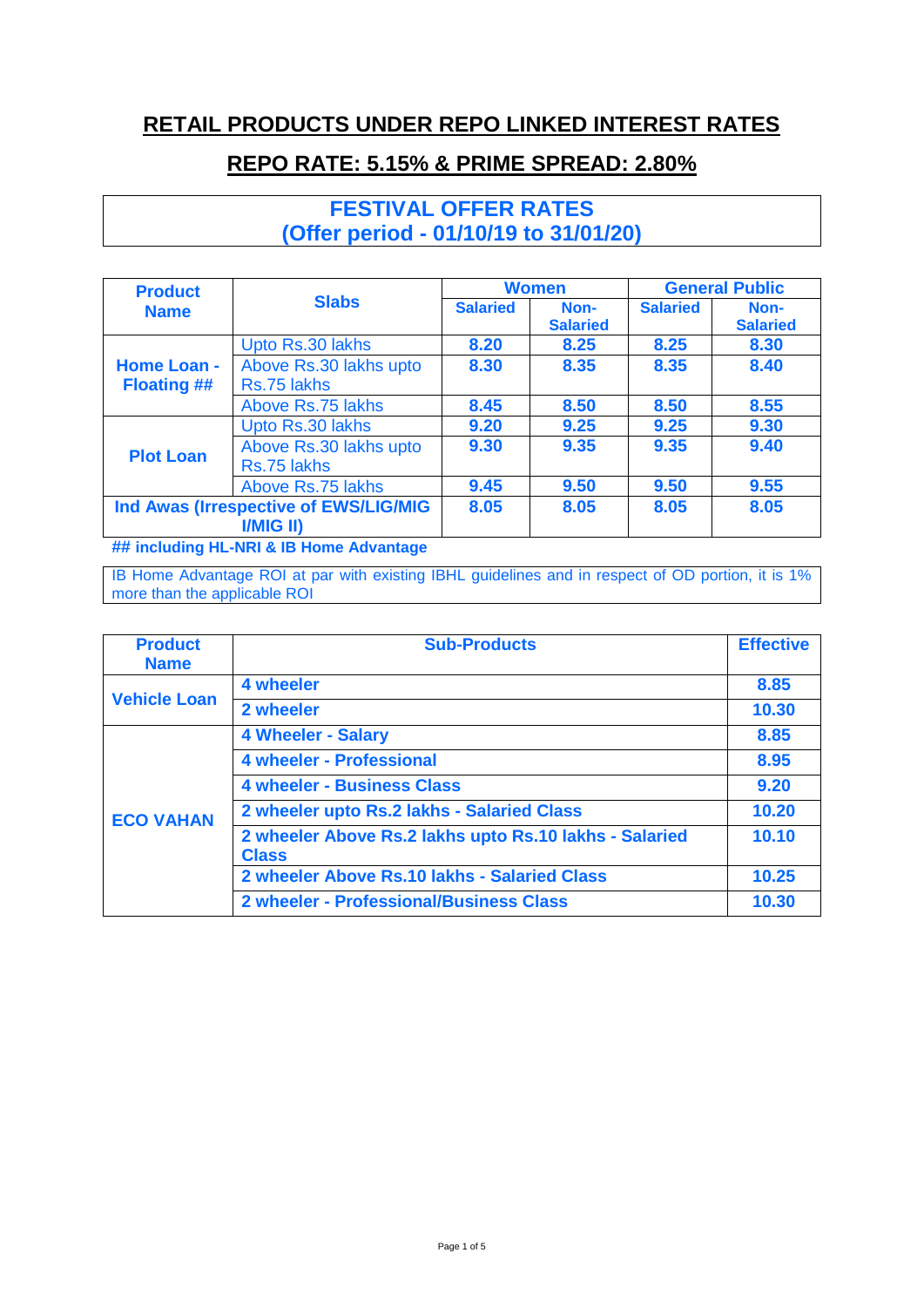# **RETAIL PRODUCTS UNDER REPO LINKED INTEREST RATES – CARD RATES**

## **REPO RATE: 5.15% & PRIME SPREAD: 2.80%**

#### **HOME LOAN PRODUCTS**

| <b>Product</b>                         |                              | Women           |                 | <b>General Public</b> |                 |
|----------------------------------------|------------------------------|-----------------|-----------------|-----------------------|-----------------|
| <b>Name</b>                            | <b>Slabs</b>                 | <b>Salaried</b> | Non-            | <b>Salaried</b>       | Non-            |
|                                        |                              |                 | <b>Salaried</b> |                       | <b>Salaried</b> |
|                                        | Upto Rs.30 lakhs             | 8.30            | 8.35            | 8.35                  | 8.40            |
| Home Loan -                            | Above Rs.30 lakhs upto Rs.75 | 8.40            | 8.45            | 8.45                  | 8.50            |
| <b>Floating ##</b>                     | lakhs                        |                 |                 |                       |                 |
|                                        | Above Rs.75 lakhs            | 8.55            | 8.60            | 8.60                  | 8.65            |
|                                        | Upto Rs.30 lakhs             | 9.30            | 9.35            | 9.35                  | 9.40            |
| <b>Plot Loan</b>                       | Above Rs.30 lakhs upto Rs.75 | 9.40            | 9.45            | 9.45                  | 9.50            |
|                                        | lakhs                        |                 |                 |                       |                 |
|                                        | Above Rs.75 lakhs            | 9.55            | 9.60            | 9.60                  | 9.65            |
| Home Loan-                             | Upto Rs.30 lakhs             | 8.80            | 8.85            | 8.85                  | 8.90            |
| $CRE-$                                 | Above Rs.30 lakhs upto Rs.75 | 8.90            | 8.95            | 8.95                  | 9.00            |
| <b>Floating</b>                        | lakhs                        |                 |                 |                       |                 |
| ##                                     | Above Rs.75 lakhs            | 9.05            | 9.10            | 9.10                  | 9.15            |
| Ind Awas                               |                              | 8.15            | 8.15            | 8.15                  | 8.15            |
| (Irrespective of EWS/LIG/MIG I/MIG II) |                              |                 |                 |                       |                 |

**## - including HL-NRI & IB Home Advantage**

**Note - IB Home Advantage ROI at par with existing IBHL guidelines and in respect of OD portion it is 1% more than the applicable ROI**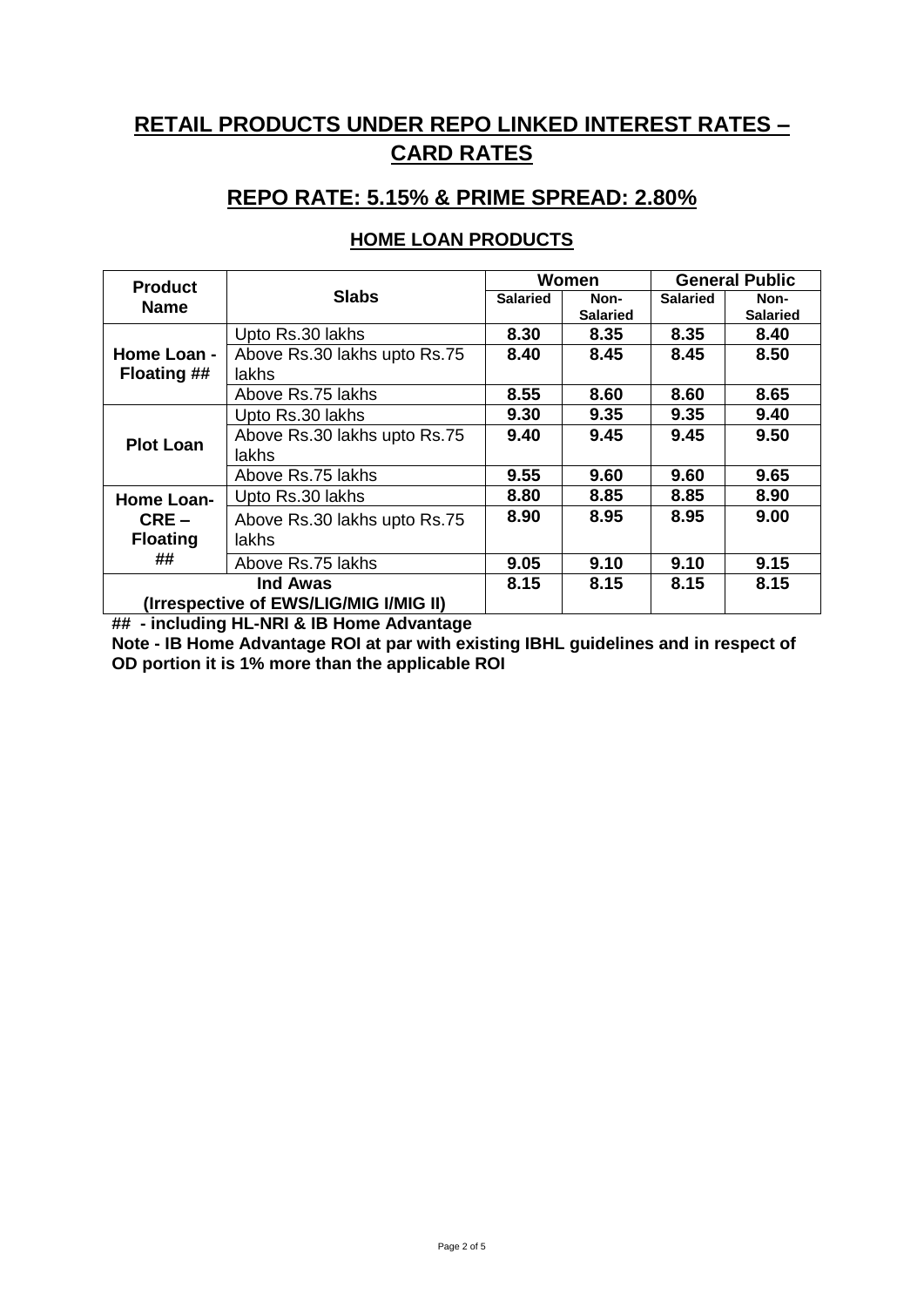### **OTHER THAN HOME LOAN PRODUCTS – REPO LINKED CARD RATES**

| <b>Product Name</b>                            |  | <b>Classification</b>                                                                                            | <b>Effective</b><br><b>ROI</b> |
|------------------------------------------------|--|------------------------------------------------------------------------------------------------------------------|--------------------------------|
| <b>IB Home Improve</b>                         |  |                                                                                                                  | 10.30                          |
| <b>IB Home Enrich</b>                          |  | <b>General</b>                                                                                                   | 8.70                           |
|                                                |  | Women - Salaried with Check-off<br>facility                                                                      | 8.30                           |
|                                                |  | <b>Women - Non-Salaried</b>                                                                                      | 8.55                           |
| <b>IB Home Loan Plus</b>                       |  | <b>General</b>                                                                                                   | 10.40                          |
|                                                |  | Women - Salaried with Check-off                                                                                  | 9.90                           |
|                                                |  | facility                                                                                                         |                                |
|                                                |  | <b>Women - Non-Salaried</b>                                                                                      | 10.15                          |
| <b>Ind Mortgage</b>                            |  |                                                                                                                  | 11.80                          |
| <b>IB Rent Encash</b>                          |  | 11.55                                                                                                            |                                |
| <b>Reverse Mortgage \$\$</b>                   |  |                                                                                                                  | 9.40                           |
| <b>Non-Priority Term Loan for GMRA Premium</b> |  |                                                                                                                  | 8.90                           |
|                                                |  | Rating as per RAM Model                                                                                          |                                |
|                                                |  | AAA                                                                                                              | 10.25                          |
|                                                |  | $AA+$                                                                                                            | 10.50                          |
| <b>IB Rental (CRE)</b>                         |  | AA                                                                                                               | 11.00                          |
|                                                |  | $\overline{A}$                                                                                                   | 11.50                          |
|                                                |  | <b>BBB</b>                                                                                                       | 12.00                          |
|                                                |  | BB and below / Unrated accounts                                                                                  | 14.25                          |
|                                                |  | <b>Rating as per RAM Model</b>                                                                                   |                                |
|                                                |  | AAA                                                                                                              | 9.25                           |
|                                                |  | $AA+$                                                                                                            | 9.50                           |
| <b>IB Rental (Non-CRE)</b>                     |  | AA                                                                                                               | 9.85                           |
|                                                |  | $\overline{A}$                                                                                                   | 10.50                          |
|                                                |  | <b>BBB</b>                                                                                                       | 11.00                          |
|                                                |  | BB and below / Unrated accounts                                                                                  | 13.85                          |
| <b>Educational Loan</b>                        |  |                                                                                                                  |                                |
| <b>IBA Scheme</b>                              |  | Where NO Credit Guarantee Coverage<br>is available (0.50% interest concession<br>is available for girl students) | 11.20                          |
| <b>Prime Scheme</b>                            |  | Education Loan to premier Institutions*<br>(List A as per IB Education Loan Prime<br>Scheme) &&                  | 8.30                           |
|                                                |  | Education Loan to premier Institutions*<br>List B as per IB Education Loan Prime<br>Scheme) &&                   | 8.90                           |
|                                                |  | Education Loan to premier Institutions*<br>(List C as per IB Education Loan Prime<br>Scheme) &&                  | 9.30                           |
| <b>VEHICLE LOAN PRODUCTS</b>                   |  |                                                                                                                  |                                |
| <b>IB Vehicle Loan</b>                         |  | Vehicle Loan (New Cars)                                                                                          | 9.20<br>12.15                  |
|                                                |  | Vehicle Loan (Used Cars)                                                                                         |                                |
|                                                |  | Vehicle Loan (2 Wheeler)                                                                                         | 11.65                          |
|                                                |  | 4 Wheeler - Salary                                                                                               | 8.95                           |
|                                                |  | 4 wheeler - Professional                                                                                         | 9.05                           |
| <b>ECO VAHAN</b>                               |  | 4 wheeler - Business Class                                                                                       | 9.30<br>11.55                  |
|                                                |  | 2 wheeler upto Rs.2 lakhs - Salaried Class                                                                       |                                |
|                                                |  | 2 wheeler Above Rs.2 lakhs upto Rs.10 lakhs -<br><b>Salaried Class</b>                                           | 11.45                          |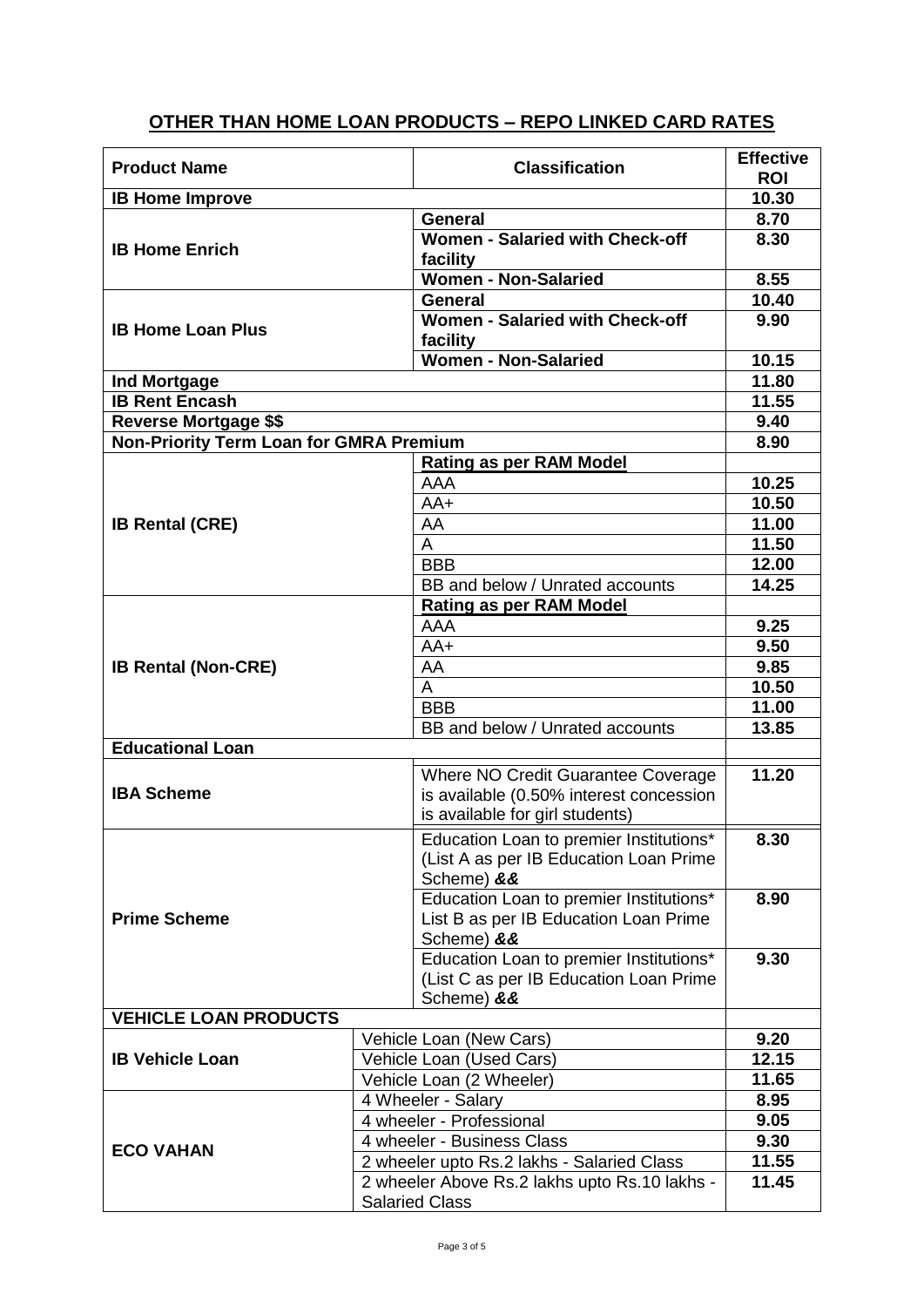|                                                                                         |                                         | 2 wheeler Above Rs.10 lakhs - Salaried Class | 11.60 |
|-----------------------------------------------------------------------------------------|-----------------------------------------|----------------------------------------------|-------|
|                                                                                         | 2 wheeler - Professional/Business Class |                                              |       |
|                                                                                         |                                         | Repayment of 12 months                       | 11.90 |
| <b>Pension Loan</b>                                                                     |                                         | Repayment above 12 months upto 36 months     | 12.65 |
|                                                                                         |                                         | Repayment above 36 months upto 60 months     | 12.90 |
| <b>Van/Bus to Educational Institutions</b>                                              |                                         |                                              | 12.15 |
| <b>Loan to LIC Agents</b>                                                               |                                         |                                              | 14.40 |
| <b>IB Bala Vidya</b>                                                                    |                                         |                                              | 12.15 |
| <b>Clean Loan to Salaried Class Scheme ##</b>                                           |                                         |                                              |       |
| employees of Government<br>For                                                          |                                         | Where Check-off facility &                   | 10.35 |
| organizations / PSUs & Central / State                                                  |                                         | undertaking by the employer is               |       |
| Government<br><b>Salaried</b><br>and<br>for                                             |                                         | available ##                                 |       |
| individuals of reputed Private Sector /                                                 |                                         | Where Check-off facility &                   | 10.95 |
| other reputed organizations approved                                                    |                                         | undertaking by the employer is not           |       |
| by respective Zonal Office                                                              |                                         | available, but salary is credited with       |       |
|                                                                                         |                                         | our Bank.##                                  |       |
| <b>For Housing Loan Borrowers</b>                                                       |                                         | Where salary is credited with our            | 10.35 |
| (Salaried Class)                                                                        |                                         | Bank##                                       |       |
| * For OD facilities - 1% additional interest shall be charged from above interest rates |                                         |                                              |       |
| For tenor of more than 60 months upto 84 months (if required to be                      |                                         |                                              | 14.80 |
| sanctioned under this category)                                                         |                                         |                                              |       |

*\$\$ - Reverse Mortgage interest rates shall be subject to reset clause - interest at the end of every 5 years based on the Reverse Mortgage Interest Rates as prevailing on the date of reset && No further interest concession is available for girl students. For category of institution refer ADV-48/2019-20 dt.22/07/2019*